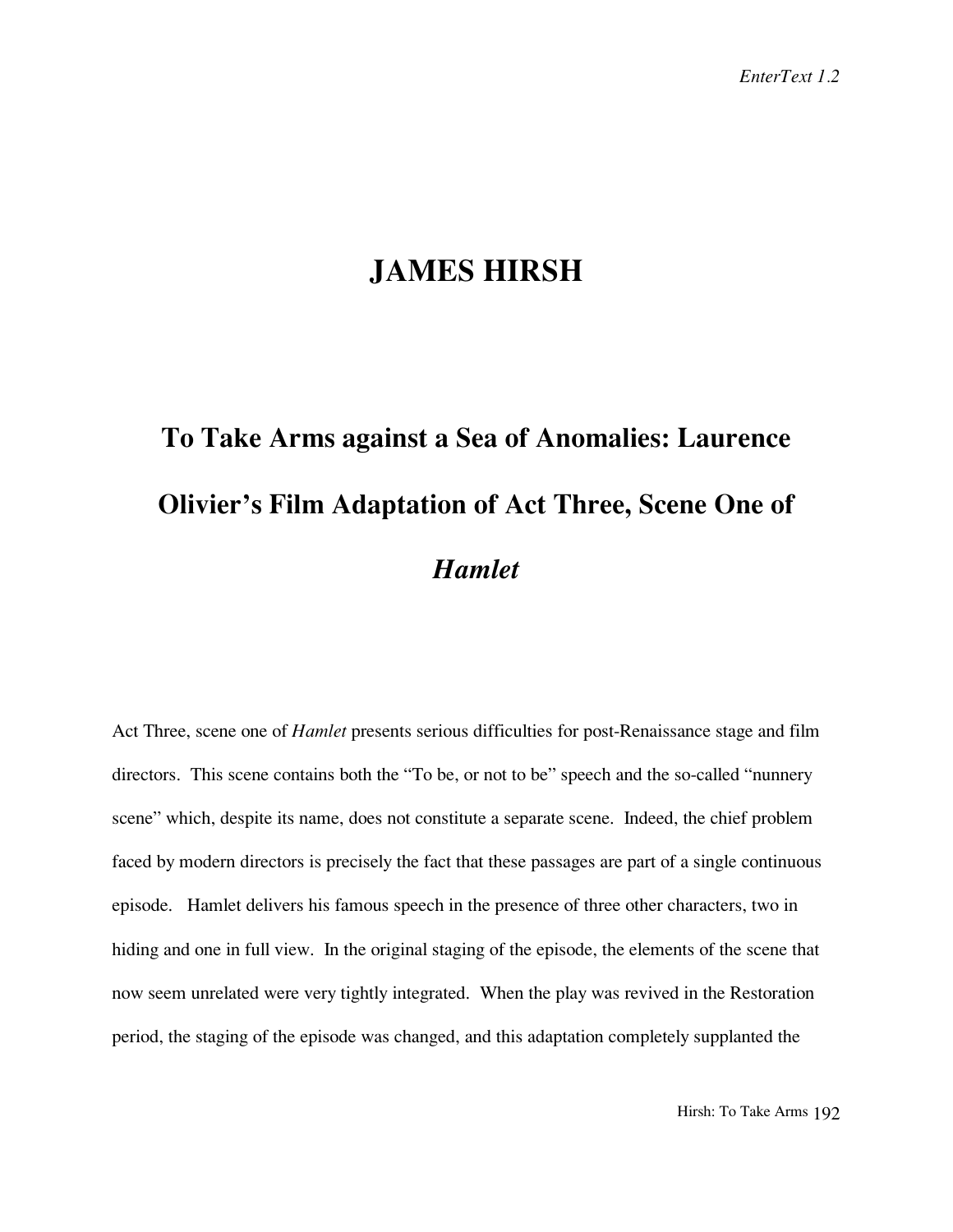original staging. But the post-Renaissance version of the episode created a number of glaring anomalies. Stage and film directors have devised an array of strategies to eliminate or obscure these anomalies. In his 1948 film version, Laurence Olivier employed traditional as well as new, specifically cinematic devices to accomplish this task. In order to explain why Olivier made these adaptations, it will be necessary to analyze in some detail the original design of the scene in Shakespeare's play, particularly as that design has been obscured by later theatrical and critical traditions. This analysis may seem tactless, but there is no tactful way of pointing out that the Emperor has no clothes.

As the evidence will show and as I have argued elsewhere,<sup>1</sup> the "To be" speech was designed to be understood by playgoers in Shakespeare's theatre as a feigned soliloquy, spoken by Hamlet to mislead Ophelia, her father, and ultimately the King about what is on his mind. For example, a moment before Hamlet enters, the King tells Gertrude, "We have closely sent for Hamlet hither." $(3.1.29)^2$  The obvious implications of this line have been ignored ever since the late seventeenth century. Everywhere else in the play Hamlet is consumed by hatred for the King, and Hamlet has come to suspect him of having murdered Hamlet's father. The notion that Hamlet arrives at the location to which he has been summoned by his hated enemy but fails to be alert and on his guard is absurd. What Hamlet finds at this location is Ophelia, walking about and nervously pretending to read a book. Elsewhere in the play Hamlet is portrayed as both very intelligent and highly suspicious. Hamlet would have to be both obtuse and naive if he assumed that Ophelia's presence in the location to which his enemy has summoned him is a mere coincidence. In the immediately preceding scene (2.2), Hamlet quickly deduced that his former friends, Rosencrantz and Guildenstern, had been enlisted into the camp of Hamlet's enemy.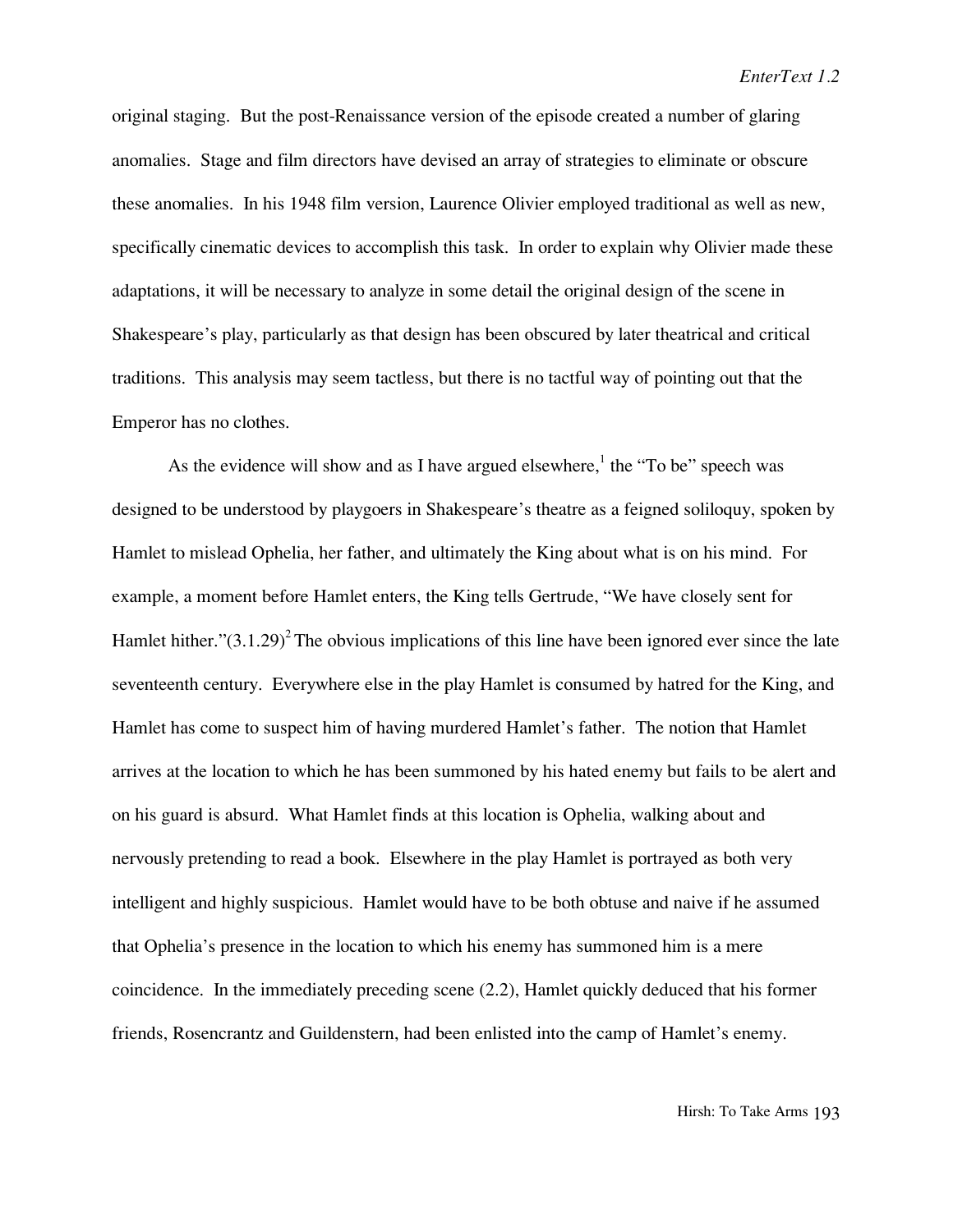When they were momentarily evasive about whether they were "sent for" (261), Hamlet apostrophised them in an aside, "Nay, then I have an eye of you" (275). In the very next scene when Hamlet finds Ophelia at the location to which he has been sent by his hated uncle, it is obvious that his former sweetheart has likewise been enlisted, presumably by her father, the King's chief henchman. As Hamlet well knows, Polonius is extremely meddlesome. Polonius would certainly not rely on his young daughter's *ex post facto* account of her meeting with Hamlet, so it is also obvious that Polonius is eavesdropping.

But the situation provides an opportunity for Hamlet to turn the tables on the agents of his enemy. Hamlet pretends to give them precisely what they have been seeking, a reliable account of what is troubling him. He pretends to speak to himself but actually allows Ophelia and her presumably eavesdropping father to overhear his words. In his feigned soliloquy Hamlet puts on exactly the same disposition that he put on in his encounter with Rosencrantz and Guildenstern as soon as he concluded that *they* were agents of his enemy. He here continues the pretense that his odd behaviour is the result merely of temperamental melancholy. In the preceding scene he told the agents of his enemy that he has lost all his "mirth" (280) and regards the earth as a "sterile promontory" (282-83). In the present scene he allows the agents of his enemy to overhear a supposedly self-directed and hence sincere speech in which he declares that to him life is a "sea of troubles" (59). Hamlet also takes this opportunity to counteract a possibility that was earlier a matter of his deepest concern. In Act One, scene five Hamlet was in a state of hysteria as he swore his companions to secrecy about the Ghost. But Hamlet cannot be sure that they have kept their oaths, nor can he be sure that these men are the only inhabitants of the castle to have seen the Ghost. If a report that the Ghost of Hamlet's father has reached the ears of the King, the King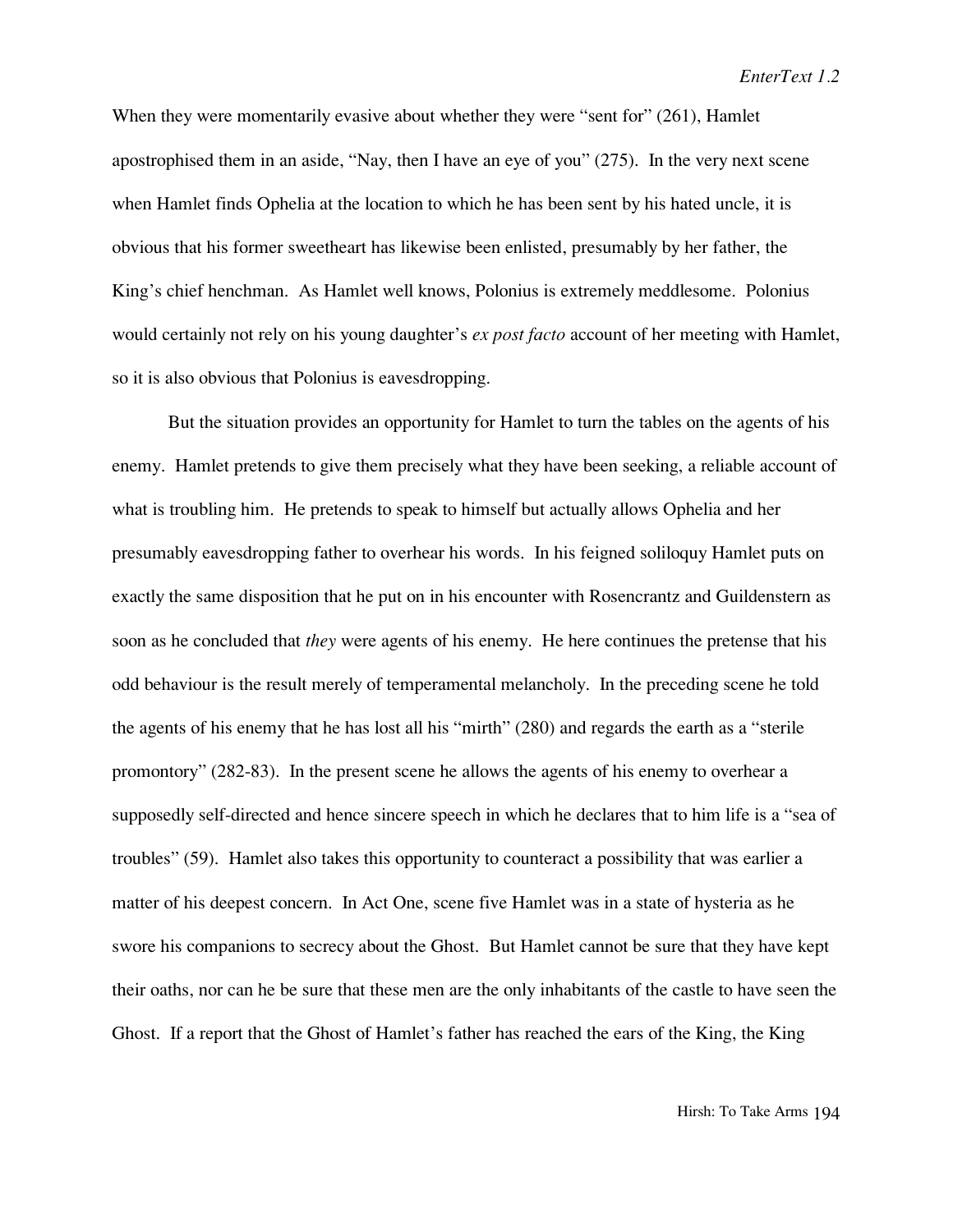would suspect that old Hamlet has returned to inform young Hamlet of the murder. Therefore, Hamlet includes in his feigned soliloquy an expression of an unequivocal disbelief in ghosts. He refers in passing to death as "The undiscover'd country, from whose bourn / No traveler returns" (79-80). Hamlet also attempts to lull Claudius into a false sense of security by declaring himself incapable of taking action. The speech is eloquent and thus dramatises the profound and profoundly disturbing fact that there is no necessary correlation between eloquence and sincerity. After thus attempting to mislead the agents of his enemy by means of a feigned soliloquy, Hamlet then tries to create the impression that only now does he notice the presence of Ophelia. He pretends to speak to himself in an aside but still allows the others present to hear his words when he says, "Soft you, now, the fair Ophelia" (88-89).

Shortly after he begins to speak with his former sweetheart, however, Hamlet loses his composure. She returns his gifts with the well-turned aphorism, presumably scripted by her father, "Rich gifts wax poor when givers prove unkind" (101). This arouses Hamlet's outrage. It was Ophelia after all, not Hamlet, who broke off their relationship, and at this very moment she is acting as an agent of his enemy, yet *she* has the effrontery to call *him* "unkind." Even though it undermines the deception he has just perpetrated, Hamlet cannot prevent himself from implicitly calling attention to her current participation in an eavesdropping plot against him. In the course of a diatribe, he abruptly asks her, "Where's your father?" (3.1.126) and thereby forces "the fair Ophelia" to come up with an embarrassing lie, "At home, my lord"  $(127)$ .<sup>3</sup>

Plentiful external evidence also points to the validity of this account of the episode. Shakespeare often constructed elaborate eavesdropping episodes, many involving overheard soliloquies,<sup>4</sup> some involving eavesdroppers being misled,<sup>5</sup> some involving feigned soliloquies,<sup>6</sup>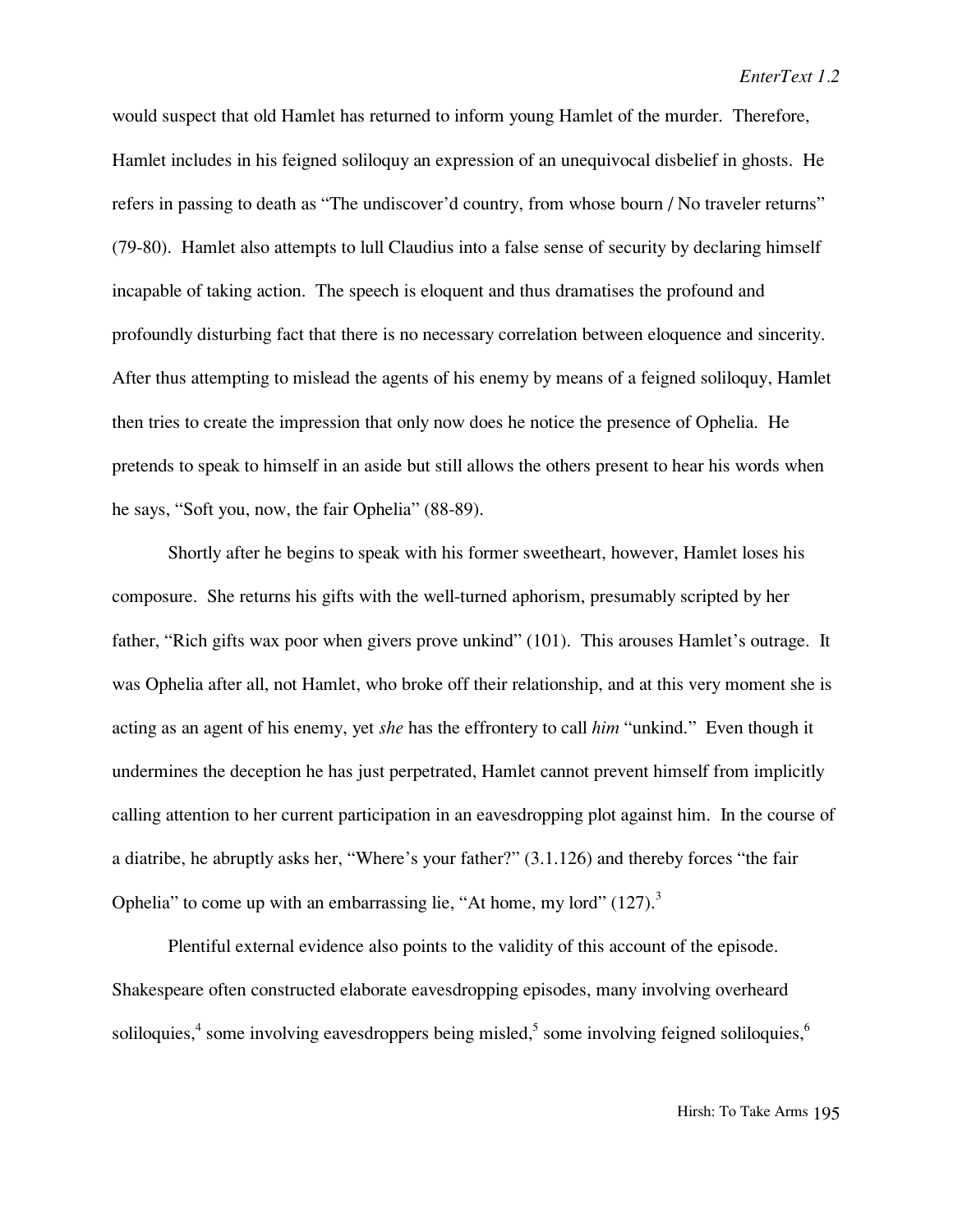and some requiring playgoers to deduce what is occurring simply on the basis of the dramatic context.<sup>7</sup> The Renaissance was the great age of eavesdropping in drama. Many other playwrights of the period created intricate and imaginative eavesdropping episodes. The "To be" speech is also one of countless episodes in Shakespeare's works that dramatise the disturbing fact that eloquence can be employed to mislead or deceive listeners.

The staging of the "To be" episode was radically changed when the play was revived in the Restoration period after an eighteen-year lapse in theatrical activity because of the English Civil War and Puritan rule. The leading actor in the revival was Thomas Betterton, whose major claim to fame, according to Colley Cibber, was his talent for "harmonious elocution."8 The eloquence of the "To be" passage provided a magnificent opportunity for Betterton to show off this talent, but only if it was presented as a sincere speech. Betterton's performance as Hamlet was lavishly praised. Singled out for particular praise by Samuel Pepys and others was Betterton's rendition of the "To be" speech as a sincere expression of Hamlet's feelings.<sup>9</sup>

Many impediments have prevented the recovery of the seemingly obvious implications of the episode. One is the widely held post-Renaissance sentimental view of the character of Hamlet. Although Hamlet takes great pride in his cunning deception that brings about the deaths of his two hapless former friends, the notion that the eloquent "To be" speech is also a deception would have been unthinkable to Horatio-like admirers of the sweet prince. Another impediment is that no later age has shared the Renaissance love of elaborate eavesdropping episodes. The very fame of the speech is yet another impediment. It was Betterton's performance of the speech as a sincere expression of Hamlet's deepest feelings that made the passage famous, and in that guise it eventually became the most famous passage in world literature. Like the purloined letter, the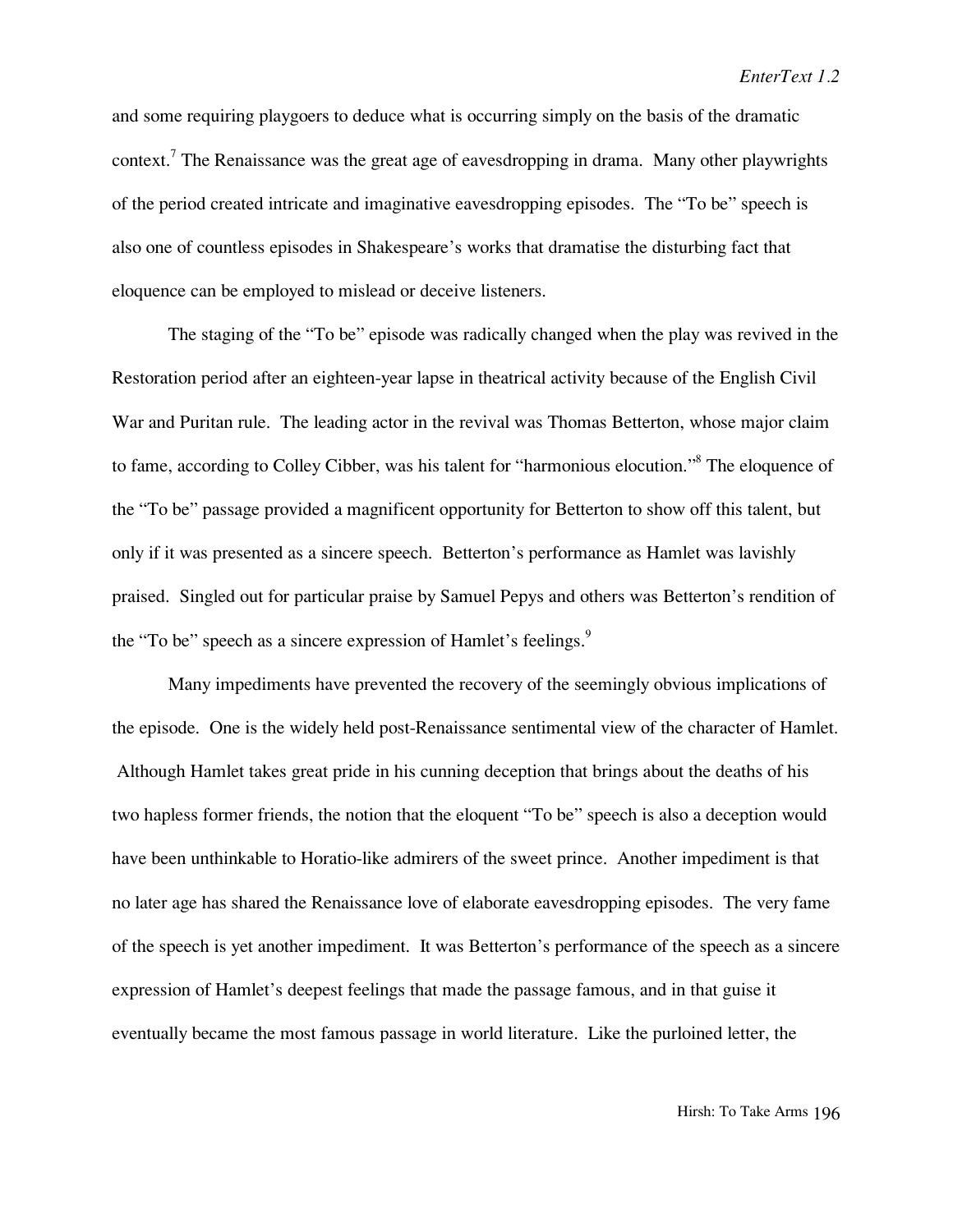original dramatic function of the "To be" speech has been concealed by the very visibility of the passage. Since the age of Betterton, no one in his right mind would suggest that Shakespeare designed the most famous passage in world literature as a stratagem on the part of the character who speaks the lines.

The transformation of the "To be" speech from a feigned soliloquy to an opportunity for harmonious elocution, however, created a large number of glaring anomalies, including the following: (One) The post-Renaissance Hamlet arrives at the spot to which he has been summoned by his deadly enemy but does not bother to look around and thereby fails to notice the presence of Ophelia, who has been instructed by her father to keep in motion in this spot so as to attract Hamlet's attention as soon as he arrives. (Two) The post-Renaissance Hamlet decides to speak to himself about abstract philosophical issues in the location to which he has been summoned by his deadly enemy. (Three) This utterly impersonal speech, in which Hamlet never once uses a first-person singular pronoun, is radically different from all of Hamlet's genuine soliloquies, in which he is utterly absorbed by his personal situation. In his long list of the calamities of life, for instance, he does not bother to mention either of the two particular calamities with which he has been obsessed, the hasty remarriage of his mother to his uncle and the suspected murder of his father by that same uncle. (Four) At the very end of his immediately preceding appearance at the very end of the immediately preceding scene, Hamlet exuberantly declared, "The play's the thing / Wherein I'll catch the conscience of the King" (2.2.557-58). But now in his very next speech, the post-Renaissance Hamlet sincerely declares himself incapable of "enterprises of great pitch and moment" (3.1.86) without even bothering to mention that he has thus abandoned his enterprise to prove that the present King murdered his father. (Five) The post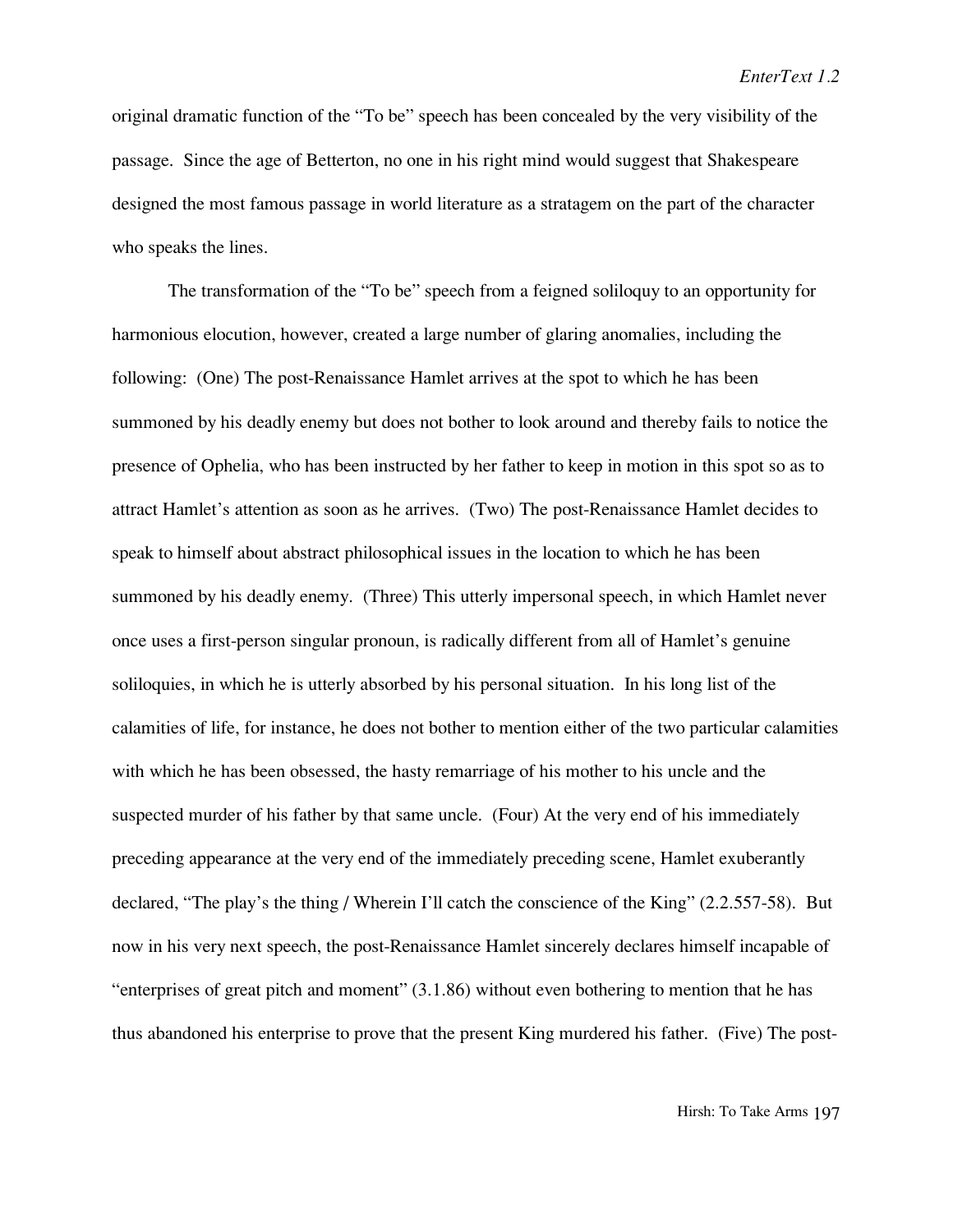Renaissance Hamlet has had the memorable experience of encountering what seems to be the ghost of his own father but now states unequivocally that death is the "undiscover'd country from whose bourn / No traveler returns." (Six) Although the post-Renaissance Hamlet has no suspicion that there may be eavesdroppers in the place to which he has been summoned by his deadly enemy, in the middle of his dialogue with Ophelia, he incongruously asks her about her father's whereabouts. (Seven) In the very next scene (3.2) the post-Renaissance Hamlet exuberantly resumes his plan for catching the conscience of the King without expressing relief that he has now miraculously recovered from his temporary abandonment of enterprises of great pitch and moment in the preceding scene. (Eight) The post-Renaissance view of the episode entails the assumption that Shakespeare clumsily inserted a long, incongruous expression of Hamlet's innermost thoughts into the middle of an elaborate eavesdropping episode. (Nine) The post-Renaissance view entails the assumption that no one in Shakespeare's company noticed these anomalies or cared enough to get Shakespeare to make changes. The history of commentary on this scene is a history of ignoring or summarily dismissing these anomalies. The performance history of the scene is a history of makeshift attempts to eliminate or obscure these anomalies that were created by Betterton's transformation of the "To be" speech from a feigned soliloquy to a sincere expression of Hamlet's innermost thoughts.

In his 1948 film adaptation, Laurence Olivier took arms against several of the anomalies by radically rearranging the sequence of events. He transposed the "To be" passage and the nunnery passage. The "To be" passage thus no longer occurs in the midst of an eavesdropping episode. And as Jack Jorgens has noted, the painfulness of Hamlet's encounter with Ophelia during the nunnery episode now provides a rationale for the suicidal melancholy Hamlet expresses in his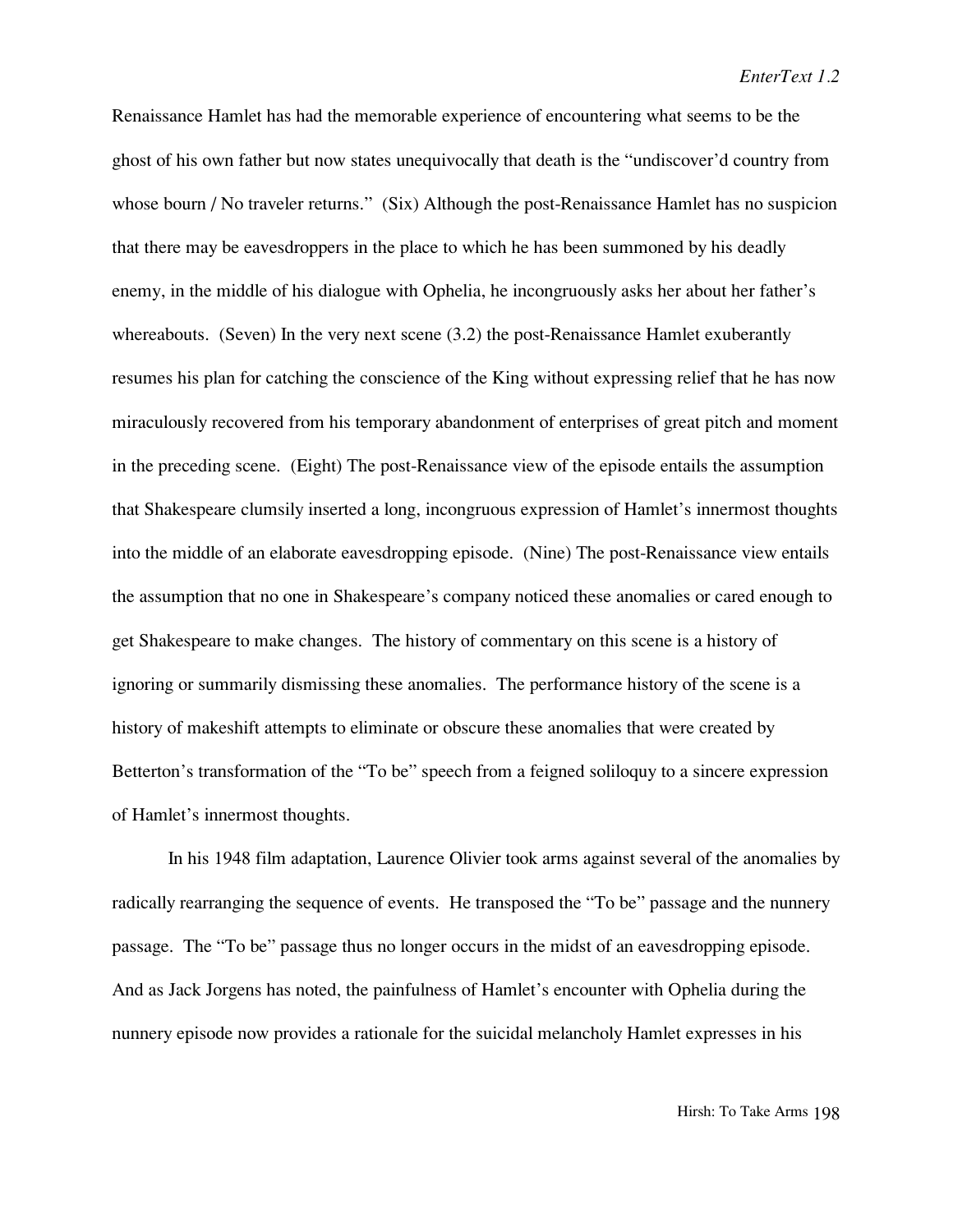subsequent "To be" speech.<sup>10</sup> Olivier also relocated the arrival of the players. Instead of occurring before the "To be" passage, it now comes afterwards and thus eliminates two incongruities: Hamlet's radical and unmotivated change from excitement about the plan to catch the conscience of the King to a total rejection of action along with complete amnesia about his abandoned plan of action; and then his radical and unmotivated change to renewed excitement about the plan and complete amnesia about his temporary abandonment of action. In Olivier's film Hamlet does not devise the plan to catch the conscience of the King until after the "To be" monologue. Olivier's film skips directly to the nunnery episode from an exchange between Hamlet and Polonius that occurs early in Act Two, scene two of the play. Some filmgoers familiar with the play may be shocked at the apparent omission of the "To be" speech and then relieved when it shows up at a later point. The film version of Act Three, scene one begins with a shot of Ophelia, approaching from the end of a long corridor. After she crosses the large lobby of the castle toward the camera, an arm is thrust into the frame, and we hear Polonius say, "Read on this book" (44). We then see Polonius and Claudius take their places behind the arras.

Because Olivier has removed the "To be" speech from the eavesdropping episode into which Shakespeare unaccountably inserted it, Hamlet can now exhibit suspicion about the presence of eavesdroppers from the moment he enters without bringing into question the sincerity of that speech. But Olivier also eliminated the first forty two lines of Act Three, scene one, including Claudius's line, "We have closely sent for Hamlet hither," so Olivier had to find another way to imply that Hamlet suspects the presence of eavesdroppers. Olivier adopted a manoeuvre apparently invented by Herbert Beerbohm Tree for an  $1892$  stage production.<sup>11</sup> In the film Hamlet overhears Polonius's initial presentation of the eavesdropping plan to the King and Queen in Act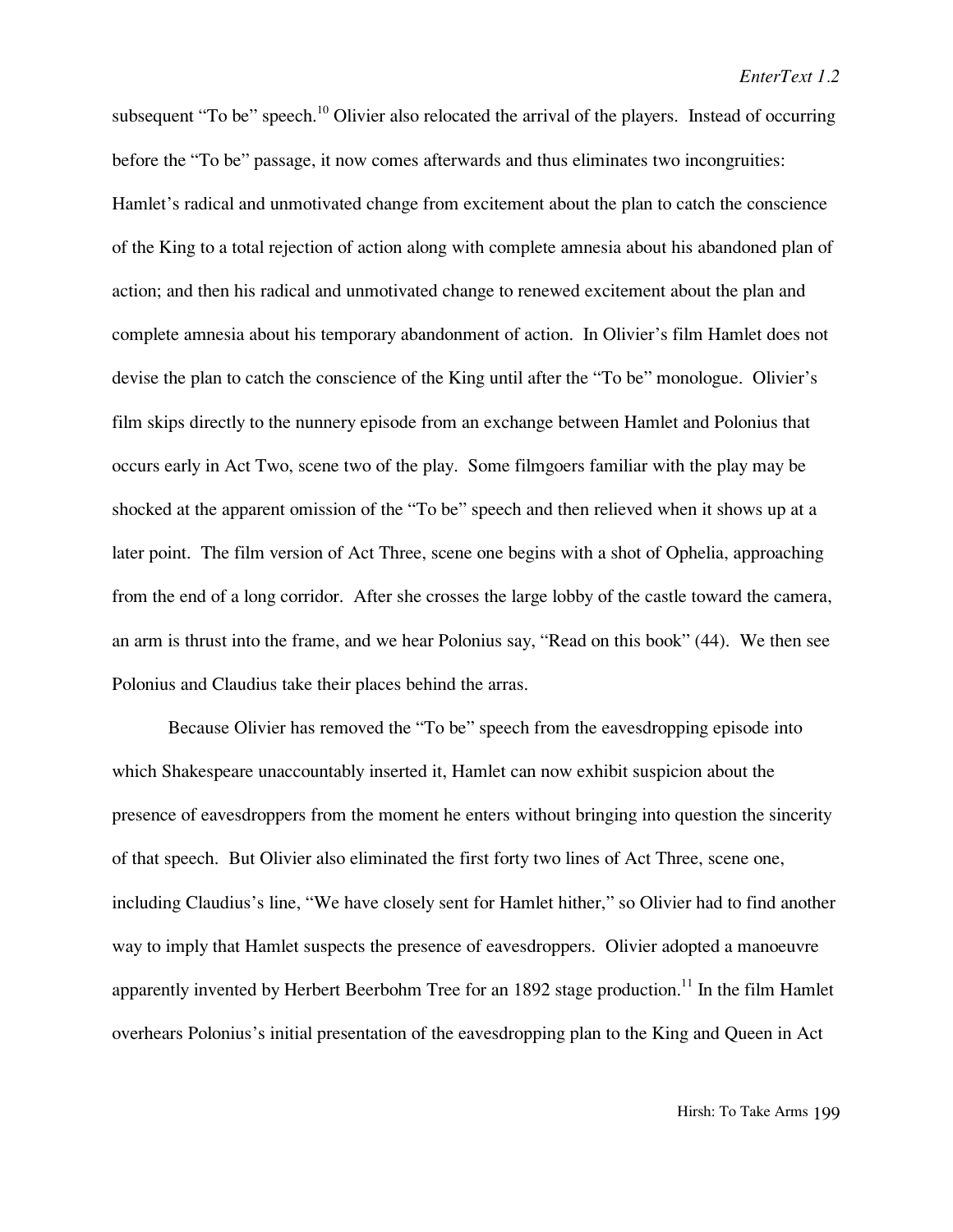Two, scene two, although in no early text of the play is Hamlet on stage at the time. Thus, when Olivier's Hamlet arrives, he immediately sees Ophelia, carefully surveys the area, looks down a side corridor, and slyly touches the arras, the only likely hiding place for eavesdroppers. Only then does he address Ophelia. When she employs an aphorism to accuse him of being "unkind," he looks back at the arras and thus indicates his recognition that the remark was composed for her by her father. Just before he asks her, "Where's your father?" he once again looks at the arras. In response to her blatant lie, Hamlet loses control, shouts, struts about, and eventually manhandles Ophelia. As she lies weeping on the stairs, however, he tenderly presses some strands of her hair to his lips.<sup>12</sup> He then leaves her and races up the steps.<sup>13</sup>

The camera follows the route taken by Hamlet up the winding stairs to the tower, while the music on the soundtrack becomes increasingly frantic. When the camera reaches the tower platform, it peers over the edge and down to the crashing waves far below.14 According to Roger Furse, the set designer, this locale was constructed to seem especially perilous by the lack of any wall on the perimeter of the tower platform.<sup>15</sup> A self-destructive or careless person could simply walk off the edge to his death. The frantic soundtrack and perilous setting confer relevance on Hamlet's subsequent consideration of suicide in the "To be" passage. He has presumably raced up to the tower after his traumatic encounter with Ophelia in order to throw himself to his death. Another feature of this setting that radically differentiates the film from the play is the extreme privacy of the tower. In the play Hamlet speaks the "To be" passage with three other characters within earshot, one of whom is in full view. In the film version, Hamlet is not merely alone but has fled to the most isolated locale in Elsinore.<sup>16</sup> Once the locale and its implications have been vividly established, filmgoers are shown the back of Hamlet's head which is then briefly replaced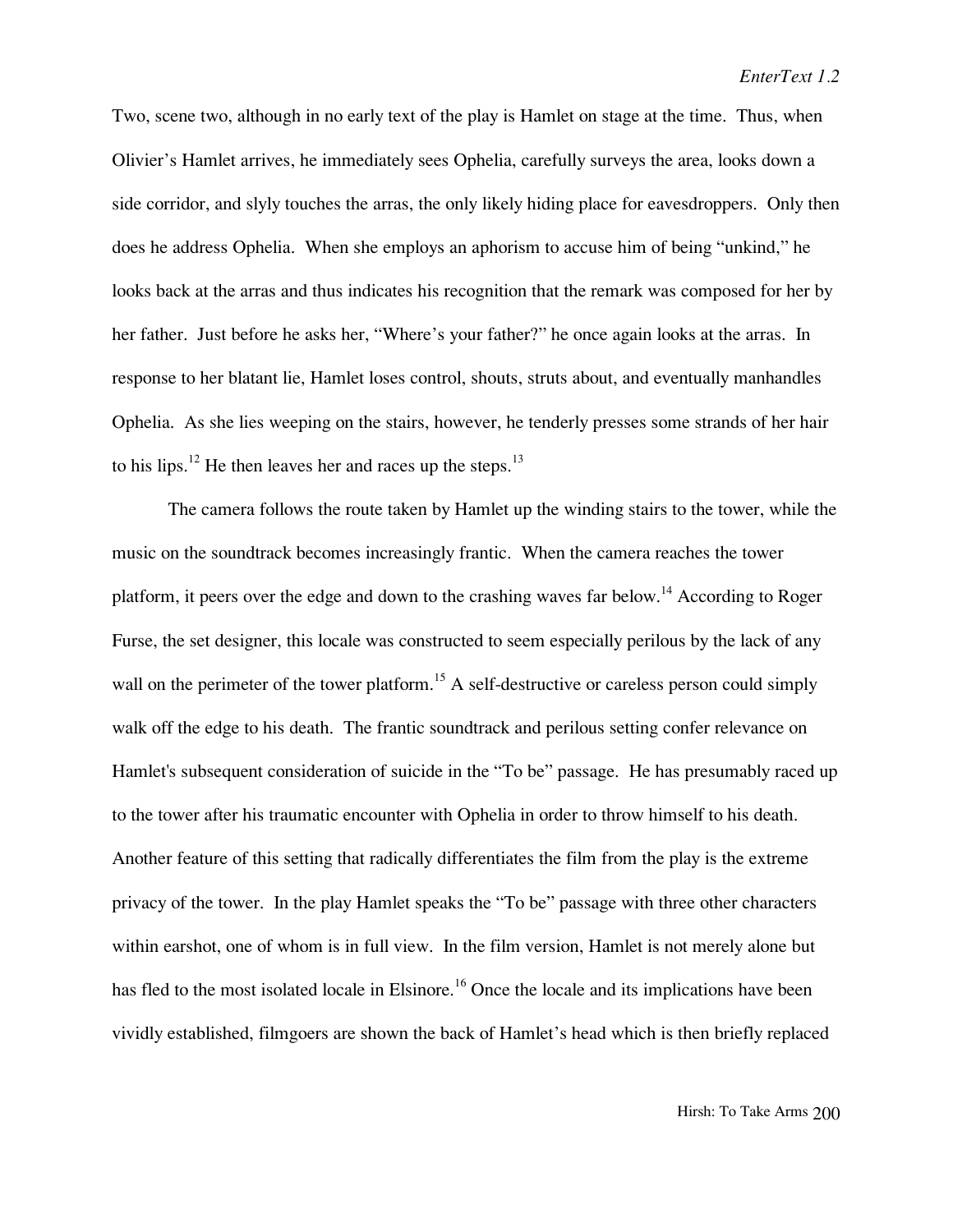on screen by the startling image of a human brain. It is at this point that we hear the famous words "To be, or not to be" spoken by Olivier in a voice-over as an interior monologue. In two different ways Olivier has thus made literal the post-Renaissance cliché that this speech represents Hamlet's "innermost thoughts."<sup>17</sup> A moment later, Hamlet does speak some of the lines, and the remainder of the words alternate between speech and voice-over interior monologue. When Olivier says the words "end them" (3.1.59), he takes out a dagger to add to the impression that Hamlet is genuinely suicidal.<sup>18</sup> Apparently in order to make certain his suicide attempt succeeds, Olivier's Hamlet plans to stab himself as he falls from the tower to the rocks below. In contemplating death, Hamlet slips into a trance-like state, exhibited by languid speech and a reclining pose.<sup>19</sup> He momentarily closes his eyes. But he breaks out of this trance when he considers the possibility of life after death—"perchance to dream" (65). Deterred from suicide, Hamlet loosens his grip on the dagger, which falls from his hand to the crashing waves below.<sup>20</sup> He eventually rises, turns away from the precipice, and walks toward the stairs and into the fog.<sup>21</sup>

Despite Olivier's best efforts, his film adaptation still retains conspicuous anomalies that cannot be eliminated as long as the "To be" passage is treated as anything other than a feigned soliloquy. The anomalous impersonality of the speech remains. It does not make sense that a man who had sworn to revenge his father's murder would fail to mention this particular enterprise in the process of concluding that he is incapable of action. Nor does it make sense that someone who has encountered a spirit that looks exactly like his dead father would assert unequivocally that death is: "The undiscovered country from whose bourn / No traveler returns." The ghost of Thomas Betterton's transformation of the "To be" passage from a feigned soliloquy into a grand opportunity for "harmonious elocution" haunts Olivier's film, as it has haunted the entire critical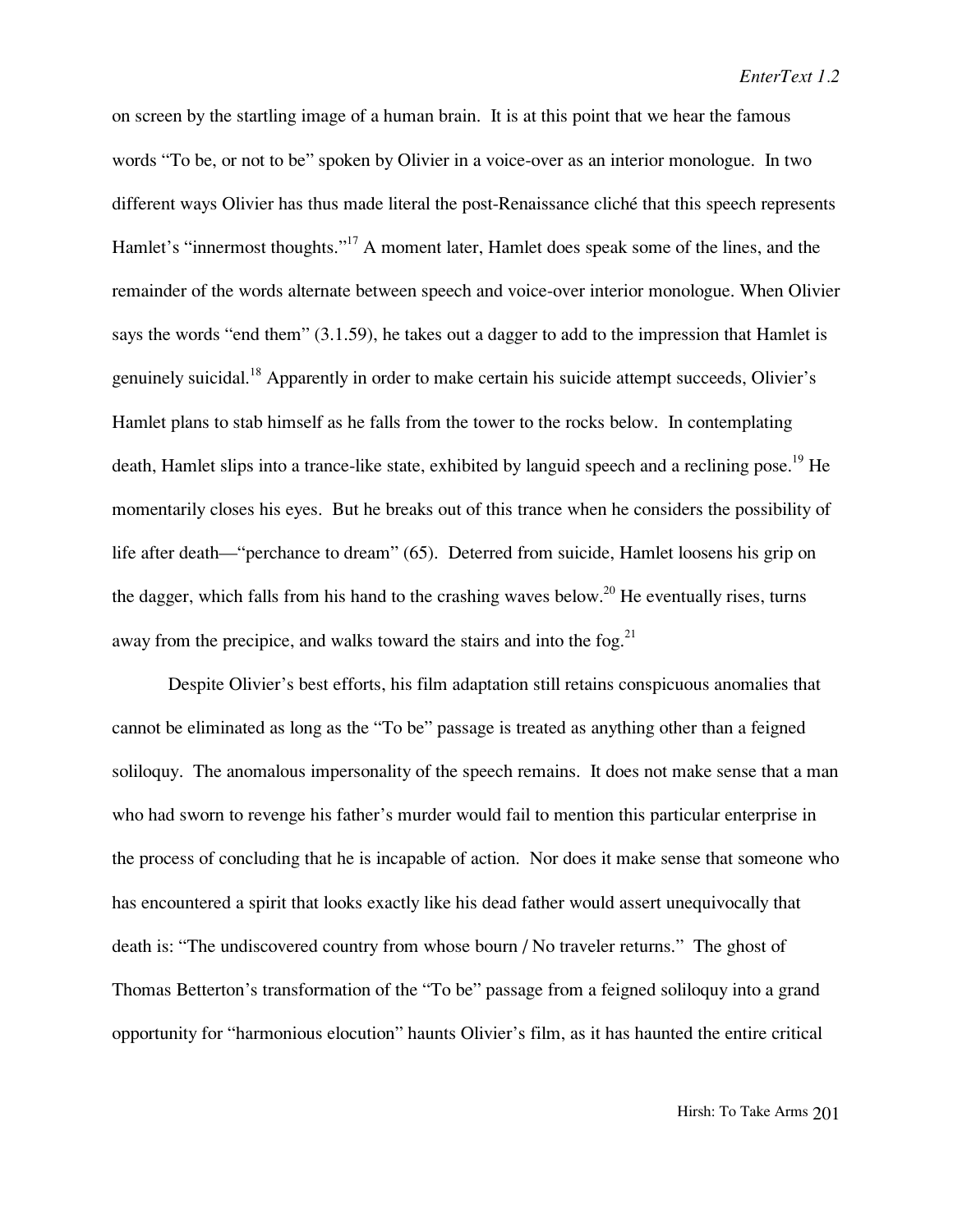and performance history of the play since Betterton's time.

## **Notes**

 $\overline{a}$ 

1. James Hirsh, "The 'To be, or not to be' Scene and the Conventions of Shakespearean Drama," *Modern Language Quarterly* 42 (1981): 115-36; and "Shakespeare and the History of Soliloquies," *Modern Language Quarterly* 58 (1997): 1-26.

2. *Hamlet*, ed. Philip Edwards (Cambridge: Cambridge University Press, 1985).

3. Even the garbled version of the play in Q1 clearly indicates that the "To be" speech was meant to be feigned. Hamlet shows his awareness of the eavesdroppers by asking "Ofelia," "Wher's thy father?" (895). Hamlet expresses an utter disbelief in ghosts when he refers to death: "From whence no passenger euer retur'nd" (841). Earlier in Q1 Hamlet expresses his intention "To put an Anticke disposition on" (629) presumably whenever an agent of Claudius or Claudius himself is within earshot. Although at the point in Q1 when Hamlet speaks the "To be" passage he has not yet devised his plan to trick the King into revealing his guilt, Hamlet still has a strong motive for misleading the King about his frame of mind. Passages from Q1 quoted above can be found in *The Three-Text Hamlet: Parallel Texts of the First and Second Quartos and First Folio*, ed. Paul Bertram and Bernice W. Kliman (NewYork: AMS, 1991).

4. For example, Romeo overhears Juliet in the balcony scene (*Romeo and Juliet* 2.2); three characters overhear Malvolio in *Twelfth Night* 2.5; Falstaff overhears Hal in *Henry IV, Part One* 5.4; two characters overhear Lady Macbeth in the sleepwalking scene (*Macbeth* 5.1). Characters report soliloquies that were overheard off-stage, for example, in *As You Like It* 2.1 and *All's Well That Ends Well* 1.3. A great many more examples from all genres and all periods of Shakespeare's career can be found in the essays cited in note 1.

5. For example, Benedick by Don Pedro and others in *Much Ado about Nothing* 2.3; Beatrice by Hero and others in the next scene; and Othello by Iago in *Othello* 4.1.

6. For example, Edmund misleads his brother about his frame of mind in *King Lear* 2.1; and Iago deceives Othello about his frame of mind in *Othello* 3.3.

7. For example, in 3.3 of *Othello*, when Iago and Othello enter and observe Cassio depart from Desdemona and Emilia, Iago says, "Ha, I like not that" (35). *Othello*, ed. Norman Sanders (Cambridge: Cambridge University Press, 1984). Iago here pretends to speak to himself but actually allows Othello to hear his words in order to deceive Othello about his frame of mind. Iago does not explain his tactic in a genuine aside. Shakespeare depends entirely on the ability of playgoers to understand Iago's tactic merely on the basis of the general dramatic context.

8. Colley Cibber, *An Apology for the Life of Mr. Colley Cibber, Written by Himself*, ed. Robert W. Lowe, 2 vols. (London: Nimmo, 1889), 1:105.

9. See *The Diary of Samuel Pepys*, ed. Robert Lanham and William Matthews (Berkeley: University of California Press, 1970), 5:320.

10. Jack J. Jorgens, *Shakespeare on Film* (Bloomington: Indiana University Press), 208.